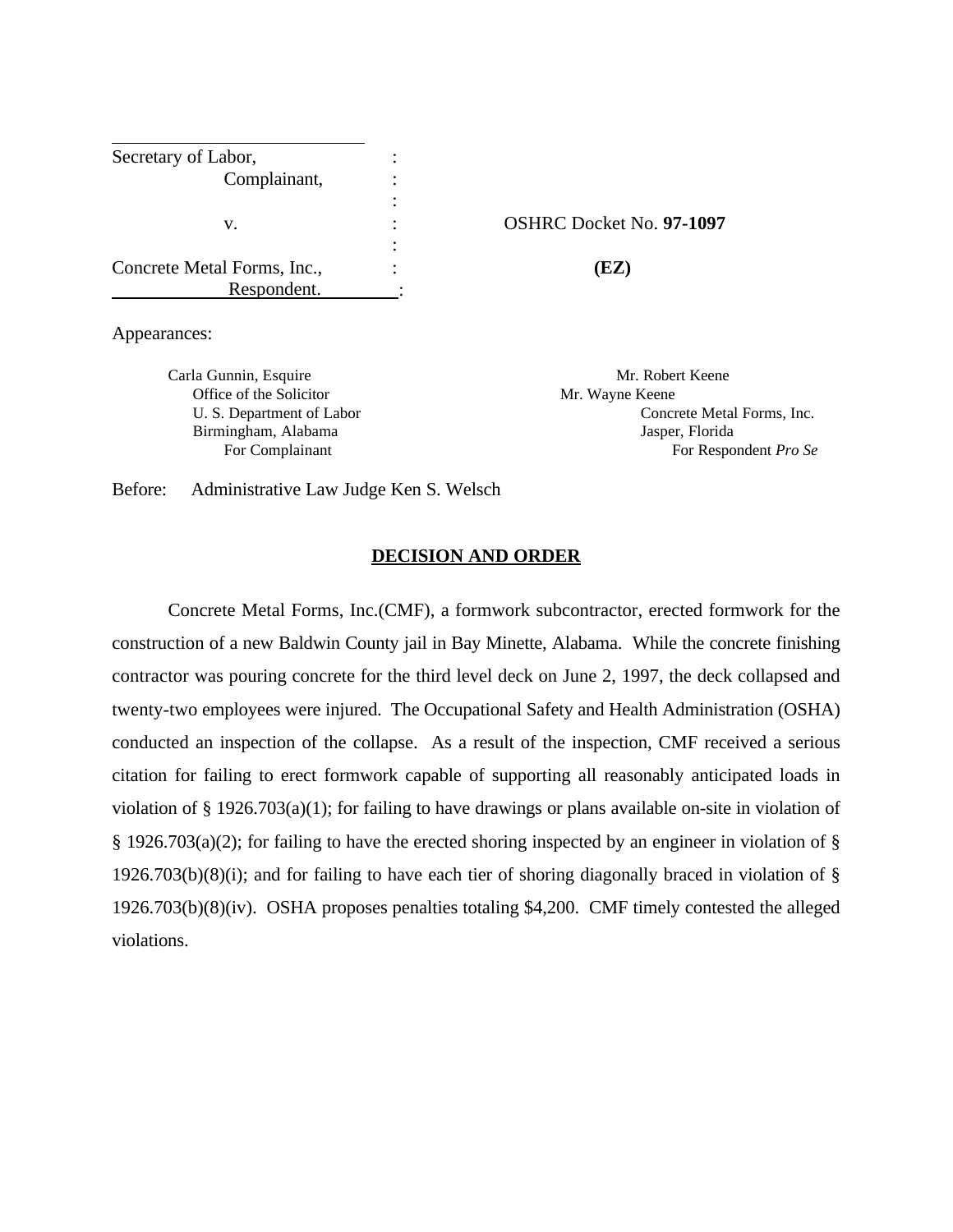The case is designated for E-Z trial proceedings pursuant to Commission Rule 200, *et seq*. The Secretary withdrew item 2, an alleged violation of § 1926.703(b)(2) (Tr. 5, 51). The hearing was held on October 24, 1997, in Jacksonville, Florida. CMF was represented by Wayne Keene, the father of CMF's vice-president.

CMF argues that the general contractor who approved the formwork plans and directed the concrete pour ignored CMF's advice about the method used to pour concrete on the third deck. CMF's arguments, however, ignore CMF's responsibility as the formwork contractor to comply with OSHA standards. The violations are affirmed.

### *The Collapse*

CMF, which was incorporated in August 1996, is managed by Robert Keene, vicepresident. Keene has worked since 1969 in his father's formwork company until his father's retirement last year (Tr. 179-181). CMF is a small company with less than ten employees.

In 1997, CMF contracted with Stuart Construction Company, general contractor, to design and erect formwork for the construction of the Baldwin County jail in Bay Minette, Alabama (Tr. 74, 79). This was CMF's first project (Tr. 91, 180). The jail was to be a six-story building. The second level, or mezzanine level, was open in the center to permit guards to observe prisoners incarcerated on the first level (Tr. 62-63).

By June 2, 1997, CMF had erected the formwork to hold the third level plywood decking and metal pans (Exh. R-5; Tr. 68, 106, 131). The deck was ready for the concrete pour. George C. Smith Cement Finishing Company (Smith Cement) was responsible for pouring and spreading the concrete over the deck (Tr. 79). Fuller Stuart, job superintendent for Stuart Construction, oversaw the pouring operation. The crane used to lift the concrete was located on the north side of building. Smith Cement started pouring the concrete on the south side of the deck, working east to west (Tr. 184, 205). Twenty employees of Smith Cement were on the deck spreading the concrete as it was being poured (Tr. 37-38, 78).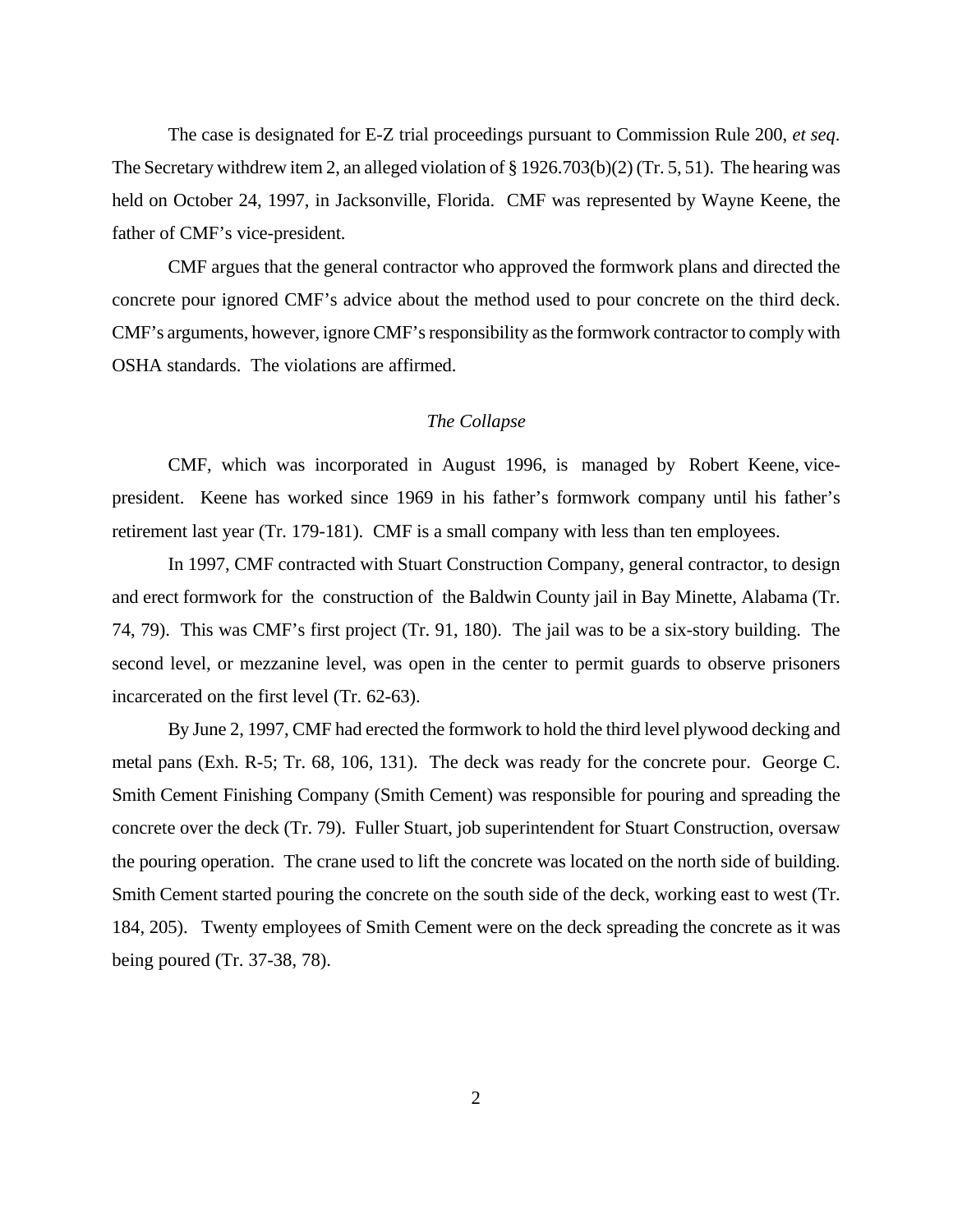While on the third deck observing the pouring operation, Robert Keene of CMF advised Stuart to spread the pour and only partially fill the pan forms to equalize the weight. Stuart told Keene not to worry about the pour (Tr. 183, 232). At approximately 9 a.m., while Keene was on the first floor, the south side of the third level deck which had been poured started to collapse. The entire deck fell (Tr. 73, 213, 216-217). Twenty-two employees were injured; there were no fatalities (Exhs. C-1, C-2(a-g); Tr. 78). The third level deck was approximately 21 feet above the first floor level (Exh. C-4; Tr. 76).

After receiving a telephone call reporting the collapse, Dimitrios Critopoulos, an OSHA safety engineer, arrived at the site around noon on the same day (Tr. 17-18). As a result of his inspection, CMF received a serious citation.

#### *Discussion*

In order to establish a violation of a safety standard, the Secretary must show by a preponderance of the evidence that (1) the cited standard applies to the alleged condition; (2) the terms of the standard were not complied with; (3) employees were exposed to or had access to the violative condition; and (4) the employer knew or could have known of the violative condition with the exercise of reasonable diligence. *Seibel Modern Mfg. & Welding Corp.*, 15 BNA OSHC 1218, 1221-22 (No. 88-821, 1991). The Secretary has the burden of proof.

CMF does not dispute, and the record supports a finding that, the standards cited are applicable to the formwork installed by CMF; that employees, including employees of Smith Cement, were exposed to the condition of CMF's formwork; and that CMF knew or should have known of the conditions in the formwork erection. Robert Keene was present on-site and supervised the erection of the formwork.

The issue remaining as to each alleged violation is whether CMF violated the terms of the standard cited.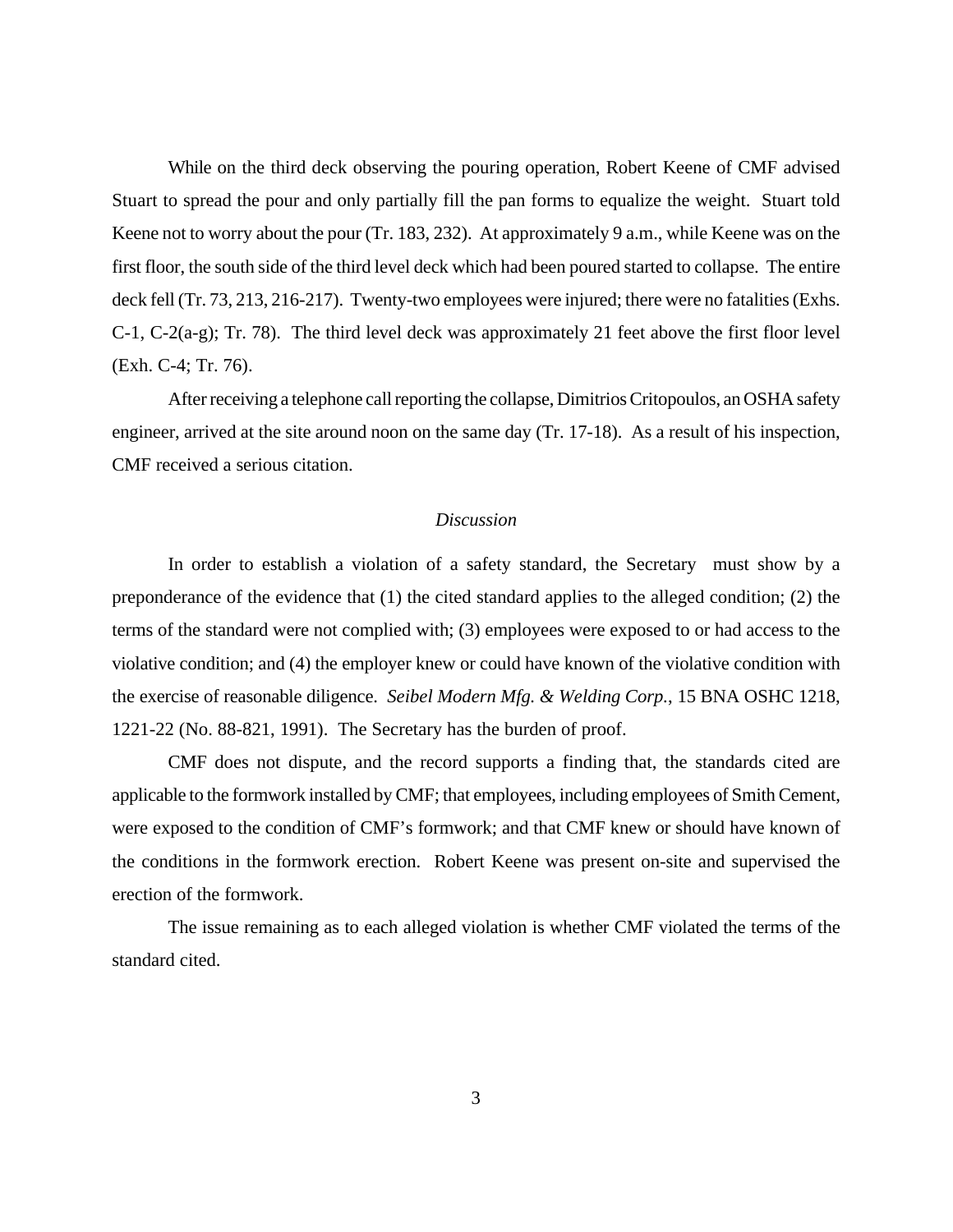## Alleged Violations

#### Failure to Support Anticipated Loads

1

The citation alleges "the formwork was not capable of supporting the weight of the concrete being poured on the second floor.<sup>1</sup>" Section 1926.703(a)(1) provides:

> Formwork shall be designed, fabricated, erected, supported, braced and maintained so that it will be capable of supporting without failure all vertical and lateral loads that may reasonably be anticipated to be applied to the formwork.

The standard requires formwork to be capable of supporting all reasonably anticipated loads. The anticipated load for the third level deck included the weight of the plywood decking, metal pans, bridging, and the concrete slab. The anticipated load may also include the rate and order of placing concrete. As noted by the American Concrete Institute (ACI), "failure to regulate properly the rate and order of placing concrete on horizontal surfaces or curved roofs may produce unbalanced loading and consequent failures of formwork" (Exh. C-5). It recommends that "in beam and slab construction, fill the beams first and then work outward equally on both sides in placing the slab" (Exh. R-7). Mark Kiester, structural engineer, testified that concrete should be placed no thicker than 12 to 18 inches and in layers to avoid overloading one area of the formwork with wet concrete (Tr. 110-111).

CMF argues that the method used in pouring the concrete on the third level deck overloaded the formwork and caused the collapse. Robert Keene, who was on the deck observing the pour, testified that the metal pans for the beams were being completely filled with concrete, and Smith Cement was not equalizing the weight (Tr. 225). Robert Keene advised the general contractor "to pour this area slower and fill the pan end caps at bridging and beams half-full and then come back and top it off with the finish pour" (Exh. R-8). Keene testified that he told Fuller Stuart, job superintendent:

The second floor is referred to as the third level in this decision, and the mezzanine is the second level.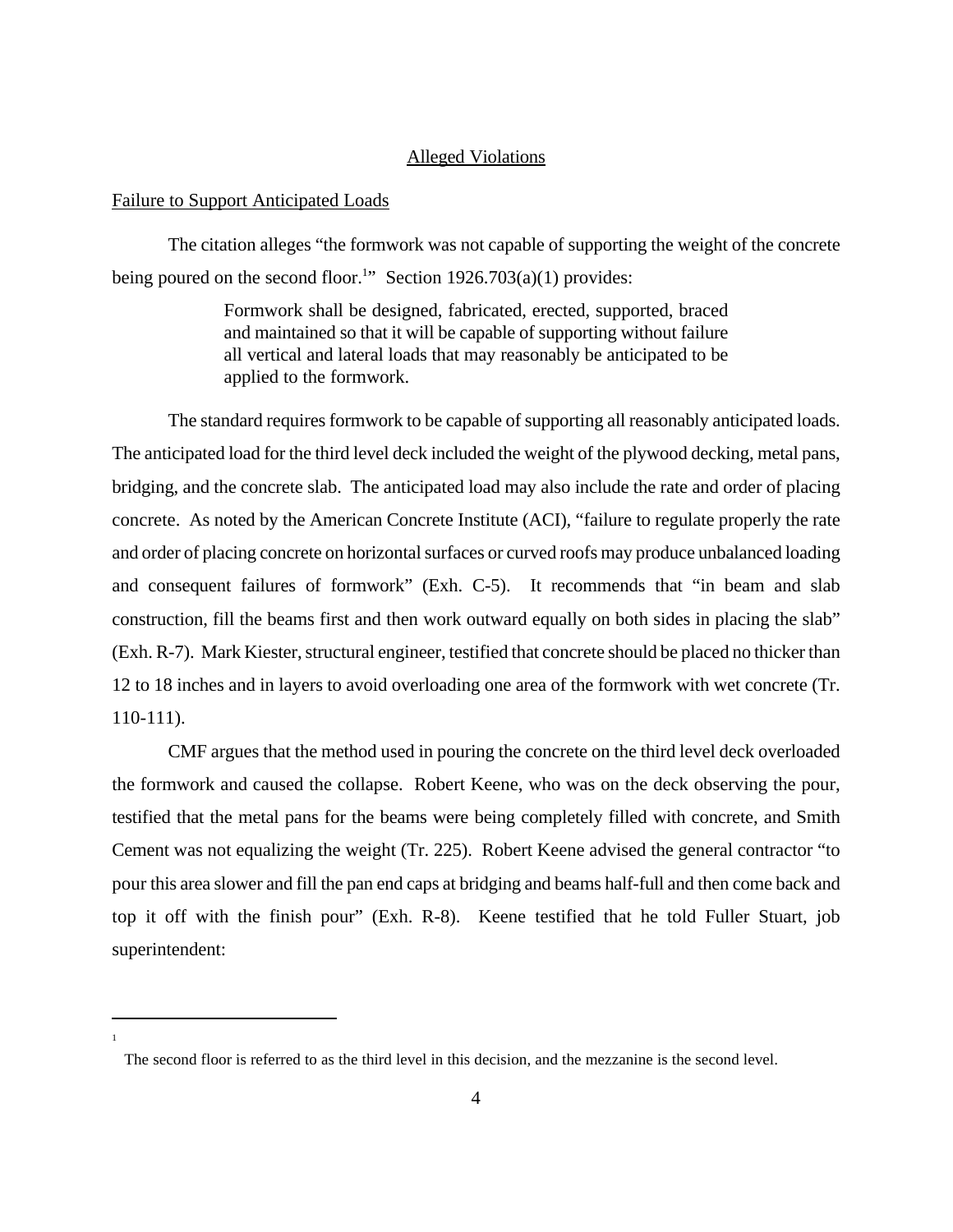I told him we need to pour the beams half full, the bridging half full, and to equalize weight, more or less to keep -- we have end caps on the end of them, on the pans, and they're 14 inches high. And ain't but three nails in the bottom of them. If you pour a lot of concrete in it, you're going to push the nails out. And that makes it fill up with concrete. So I told , "You need to back off there, off of it, and pour the rest" (Tr. 183).

Also, it is undisputed that Stuart rejected Keene's advice. When asked by OSHA, Stuart stated that nothing was done "because it shouldn't have made any difference" (Tr. 233).

Robert Keene was the only person with first-hand knowledge to testify about the pouring operation on the third level (Tr. 183, 225). To what extent filling the beams and bridging with concrete may have caused an unbalancing of the slab is unknown. The issue, however, is whether the method of pouring the concrete should have been anticipated in the design, fabrication, erection, and bracing of the formwork. The requirement of the standard that formwork "be capable of supporting . . . load" is plainly a performance requirement. *Worcester Steel Erectors Inc.,*16 BNA OSHC 1409, 1418 (No. 89-1209, 1993.) (The Commission rejects presumption of non-performance if there is unapproved deviations from a manufacturer's specifications.) In the *Worcester* case, the Commission determined that to prove a violation of  $\S 1926.703(a)(1)$ , "the Secretary has the burden to show that, more likely than not, the erected formwork was not strong enough to support the reasonably anticipated load." The employer "can rebut by showing that, more likely than not, the erected formwork was strong enough to support such a load." OSHC at 1419.

Dimitrios Critopoulos, OSHA safety engineer, testified that to determine if the method of pouring the concrete should affect the stability of the formwork, he contacted Smith Cement; the engineer who approved the blueprints for the project; L and A Construction Company, another formwork contractor; and a technical expert in OSHA's regional office. All advised Critipoulos that, if properly erected, the method of pouring the concrete should not have affected the stability of the formwork (Tr. 234-235). Smith Cement told him that the normal method was used to pour the concrete. The engineer and OSHA's technical office stated that the purpose for layering the concrete (partially filling the metal pans) is to avoid air bubbles and make it easier for the vibrator (Tr. 235). Although hearsay, the out-of-court statements to Critopoulos are given weight because they are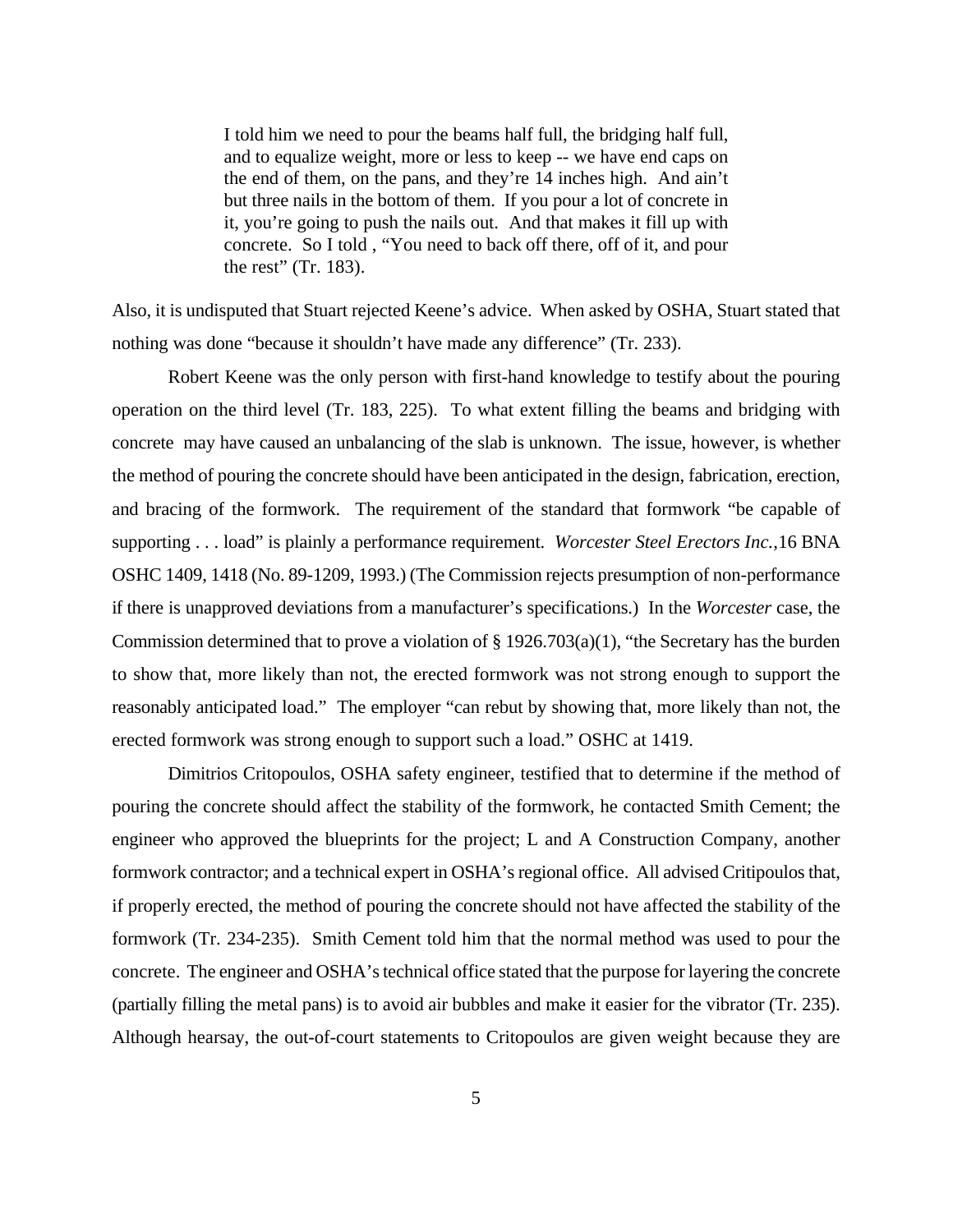unrefuted and are consistent with other evidence. Mark Kiester, CMF's expert, agreed that layering the concrete is important from a finish standpoint because it is easier to use the vibrator and develop good consolidation by reducing the air bubbles (Tr. 159).

Also, contrary to CMF's concerns, there is no showing that prior to the concrete pour, CMF advised the project superintendent or Smith Cement as to a specific method of pouring concrete or of any limitations in the formwork (Tr. 228). The shop drawings and plans did not contain any instructions on pouring concrete (Tr. 227-228). The ACI requires that the "rate and sequence of concrete placing should follow any limitations shown on the formwork drawings" (Exh. R-7). No limitations on the rate and sequence of concrete placing were identified by CMF. Mark Kiester, CMF's expert, testified it is necessary for the formwork contractor to make allowances or notify the contractor placing the concrete how the formwork is designed. It is required by the ACI (Tr. 147).

Although Keene advised the project superintendent against the method of pour, it was not shown he gave warning that the formwork was incapable of supporting the load (Tr. 147). If concerned about the load on the formwork, Keene probably would not have continued working *underneath* the third level deck. Also, it was not shown that he removed the two or three other CMF employees from the project or advised Smith Cement whose employees were working on the deck. Although placing 40 cubic yards of concrete an hour was considered a little quick, Kiester, CMF's expert, agreed it was not an unusual pour. He also agreed that it was not unusual to start pouring on one side and work across the deck (Tr. 124, 157-158). Kiester conceded he had seen no evidence that the concrete was not poured in layers at the time of the accident. Also, photographs he had seen of the concrete pours after the accident showed concrete placed full deck (Tr. 169). Therefore, the record does not establish that the method used to place the concrete was unreasonable or unexpected when erecting formwork.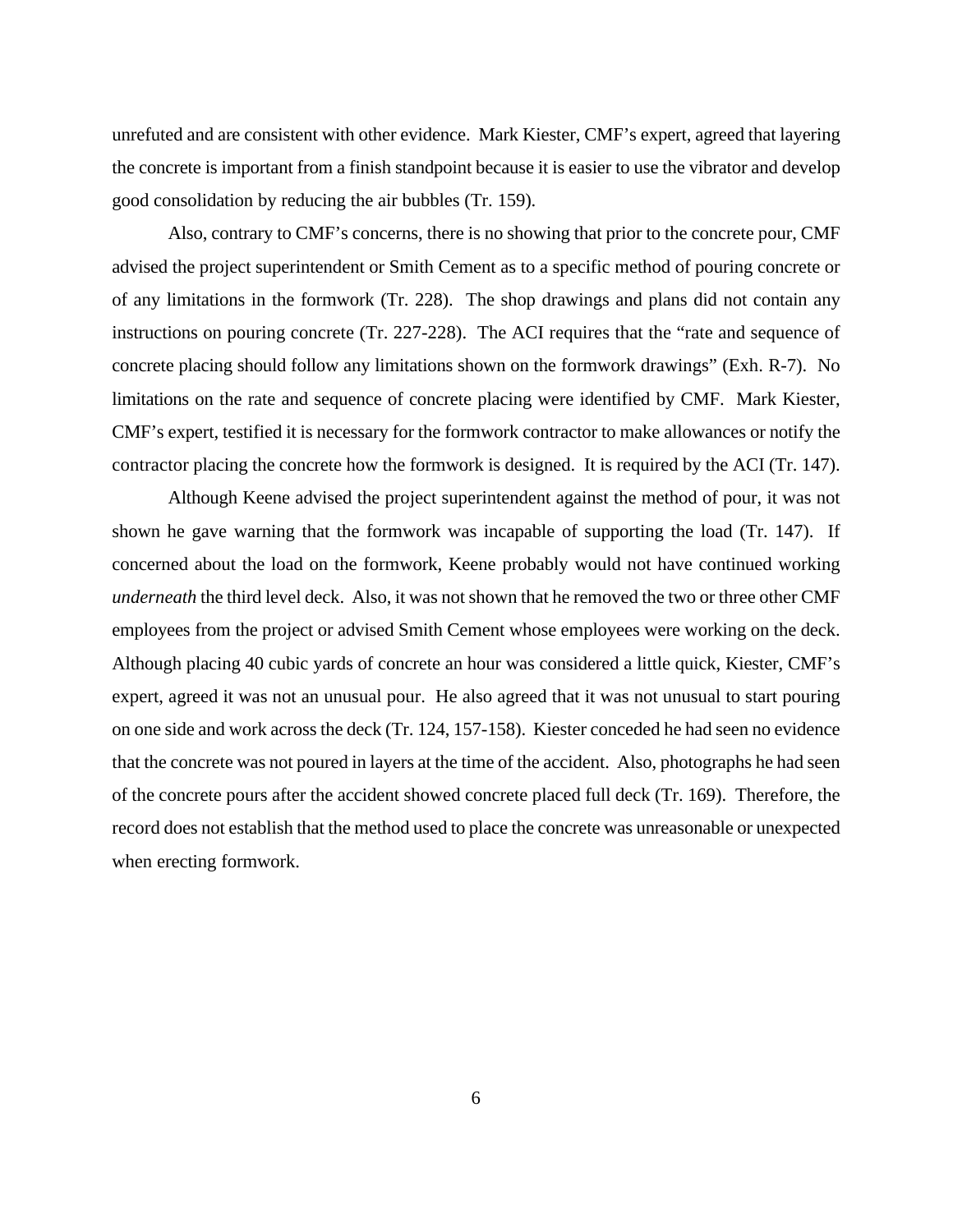Even if the method of pouring concrete contributed to causing the collapse, the record shows that the formwork was deficient in its design, erection, and bracing. CMF does not dispute that its shop plans showed the use of only a single-tier system instead of a multi-tier system. CMF used a multi-tier system to hold the third level deck (Tr. 127, 164). It is also undisputed that the second tier of shoring supporting the third floor deck was not diagonally braced (Tr. 202, 204). The structural engineers for the project noted that the ACI considers multi-tier shoring a dangerous practice because the "method of shoring requires a considerable amount of two-directional bracing since the column or vertical load-bearing element is discontinuous within its length. This results in a hinge within the height of the shores that must be stabilized" (Exh. C-4). Further, unrefuted by CMF was Critopoulos's observation that horizontal pieces of lumber joined inside the T-caps<sup>2</sup> were not properly aligned (Tr. 33-34, 80-81). CMF acknowledges that the formwork system erected was not inspected by an engineer or anyone else after erection (Tr. 202-203). These unrefuted deficiencies in CMF's formwork system were not shown to be capable of supporting the anticipated load.

Mark Kiester, structural engineer who testified as an expert for CMF, agreed that the shoring needed to be "X-braced" (Tr. 118). He agreed that CMF's formwork was deficient. He testified, "No, I mean, the formwork was obviously part of the problem" because it fell down (Tr. 153, 160). Even Wayne Keene, the father who represented CMF at the hearing, concluded in closing that there had to be some fault with the shoring or "they wouldn'ta fell" (Tr. 252).

A violation of  $\S$  1926.703(a)(1) is affirmed.

### Lack of Tiered Drawings

The citation alleges "the tiered drawings for the floor forms were not available." Section 1926.703(a)(2) provides:

<sup>&</sup>lt;sup>2</sup> A T-cap, or T-head, is a T-shaped metal clamp which fits on top of the vertical post. T-caps are used every 16 feet to tie the together to support the deck (Tr. 122-123).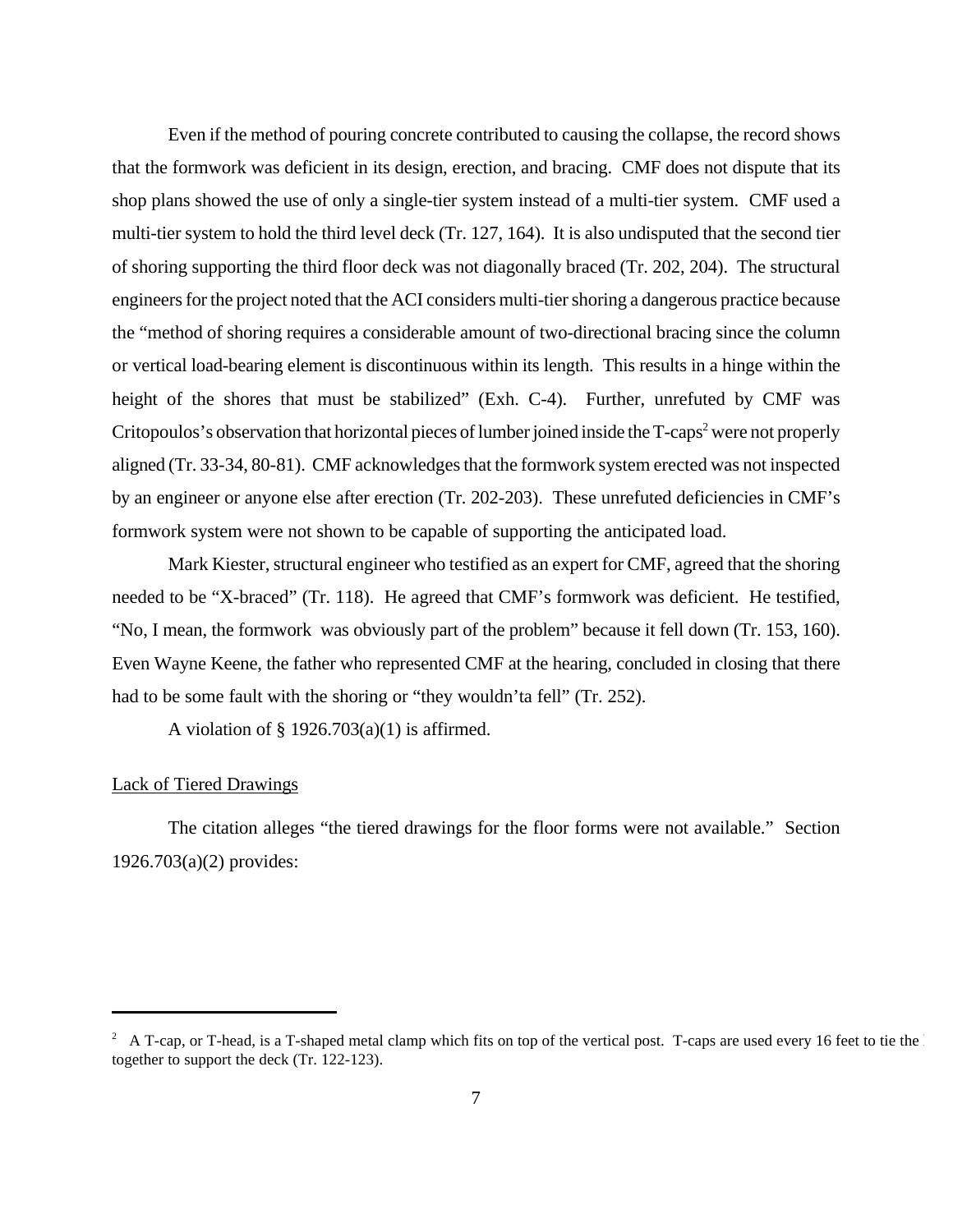Drawings or plans, including all revisions, for the jack layout, for mwork (including shoring equipment), working decks, and scaffolds, shall be available at the jobsite.

CMF does not dispute that its shop drawings of the formwork system for the jail project showed a single tier of shoring. It is also undisputed that CMF was actually using a two-tier system of shoring. Mark Kiester, CMF's expert witness, agreed this was a two-tiered shoring system (Tr. 127, 164). The shop drawings submitted by CMF, therefore, did not reflect the formwork system used for the third level deck (Tr. 42-43, 85, 87, 202) .

The standard requires that formwork drawings or plans be available at the jobsite. CMF's shop drawings were available at the jobsite. However, the requirement to maintain drawings on-site presumes that the drawings accurately reflect the formwork system used at the jobsite. Otherwise, the requirement to have drawings available on-site would be meaningless.

CMF argues that its shop drawings were submitted and approved by the general contractor (Tr. 255). The argument does not show compliance. It ignores the responsibility of the formwork contractor to provide accurate drawings of its system. It is CMF's responsibility to comply with the requirements of the formwork standards and provide accurate drawings. According to Kiester, shop drawings are provided by the subcontractor to show how the job would be accomplished. The drawings are submitted for approval by the engineer of record (Tr. 133). The subcontract agreement required CMF to submit shop drawings "at Subcontractor expense, to Contractor, the Architect and Engineer" (Exh. C-6). CMF's drawings did not have a stamp from the architect or engineer showing approval (Tr. 135).

A violation of  $\S$  1926.703(a)(2) is affirmed.

# No Inspection of Formwork

The citation alleges "the erected two tiers of shoring were not inspected by an engineer qualified in structural design." Section 126.703(b)(8)(i) provides:

> The design of the shoring shall be prepared by a qualified designer and the erected shoring shall be inspected by an engineer qualified in structural design.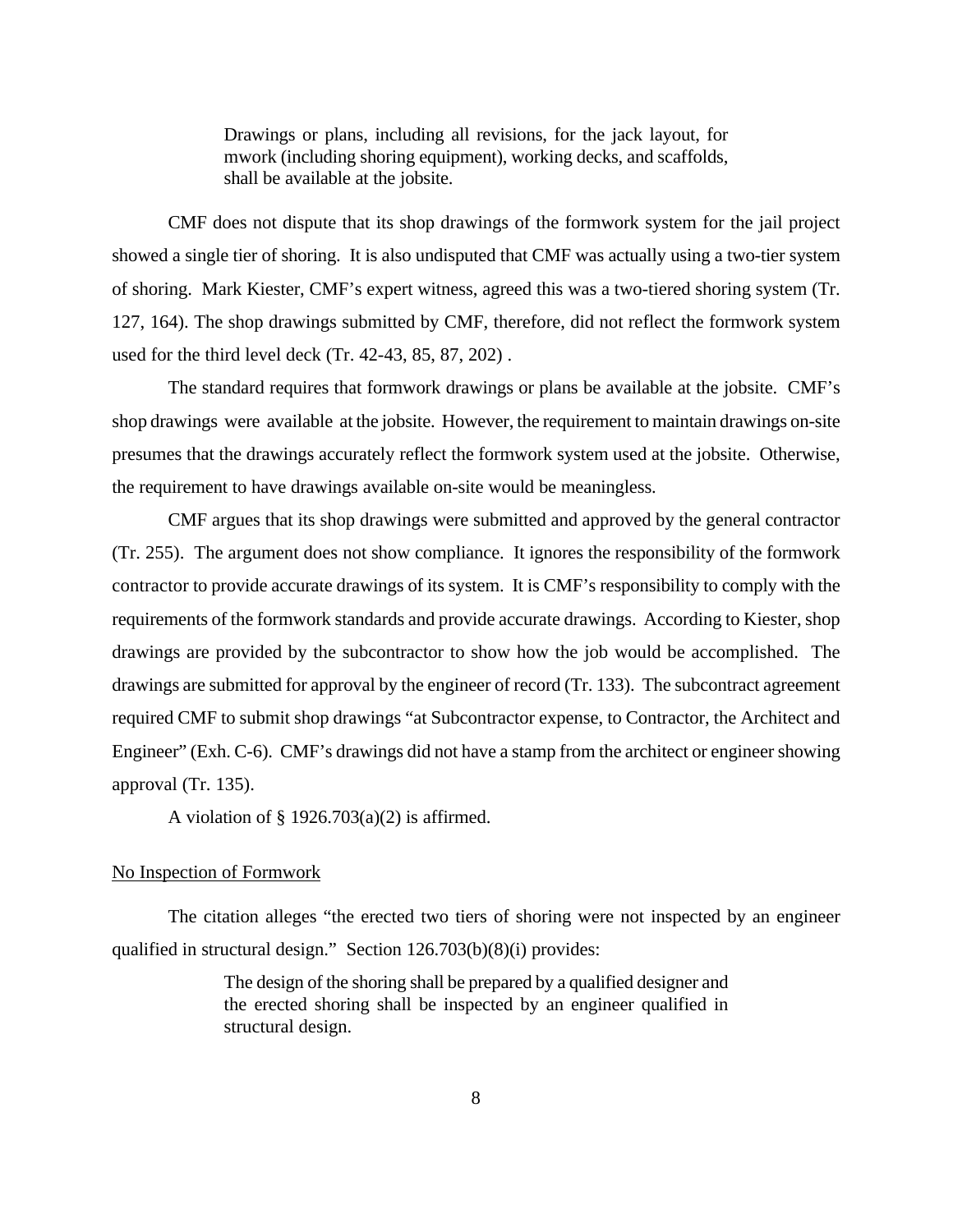The requirement for inspection by an engineer applies to situations when single post shores are used one on top of another (tiered). There is no dispute that two-tiered post shores were used by CMF to support the third level deck. Also, CMF acknowledges that an engineer or other qualified person did not inspect the shoring after erection (Tr. 202-203). Mark Kiester, CMF's expert, testified that his practice for multi-story concrete work is to require the shoring drawings be signed and sealed by the designer and the engineer of record (Tr. 108). He agreed that CMF's formwork drawings did not show approval by the engineer or architect (Tr. 135).

CMF argues it was not required by the job specifications and was unaware of OSHA's requirement for inspecting erected shoring (Tr. 203, 254). An employer is presumed to know the requirements of the standard. Robert Keene knew that the formwork was not inspected after erection. Although this was CMF's first project, Robert Keene has worked in the formwork business for more than twenty-five years. Keene testified that he maintained a copy of OSHA standards and was generally aware of its requirements for concrete (Tr. 201).

A violation of  $\S$  1926.703(b)(8)(i) is affirmed.

### No Diagonal Bracing

The citation alleges "the upper tier of shoring was not diagonally braced in the same two directions." Section 1926.703(b)(8)(iv) provides:

> The single post shores shall be adequately braced in two mutually perpendicular directions at the splice level. Each tier shall also be diagonally braced in the same two directions.

CMF does not dispute the second tier of shoring was not diagonally braced. The lower tier was braced. Also, at the point of joining the lower and upper tiers, the posts were laced (Tr. 204, 251).

The standard is clear and unambiguous. It requires diagonal bracing for "each tier" of shoring. There was no bracing on the second tier. Mark Kiester, CMF's expert witness, testified that two-tiered shoring needs to be cross-braced (Tr. 118-119). He agreed that bracing only the bottom tier was not in compliance (Tr. 161-162). The structural engineers for the project noted that the ACI considers multi-tier shoring a dangerous practice requiring "a considerable amount of two-directional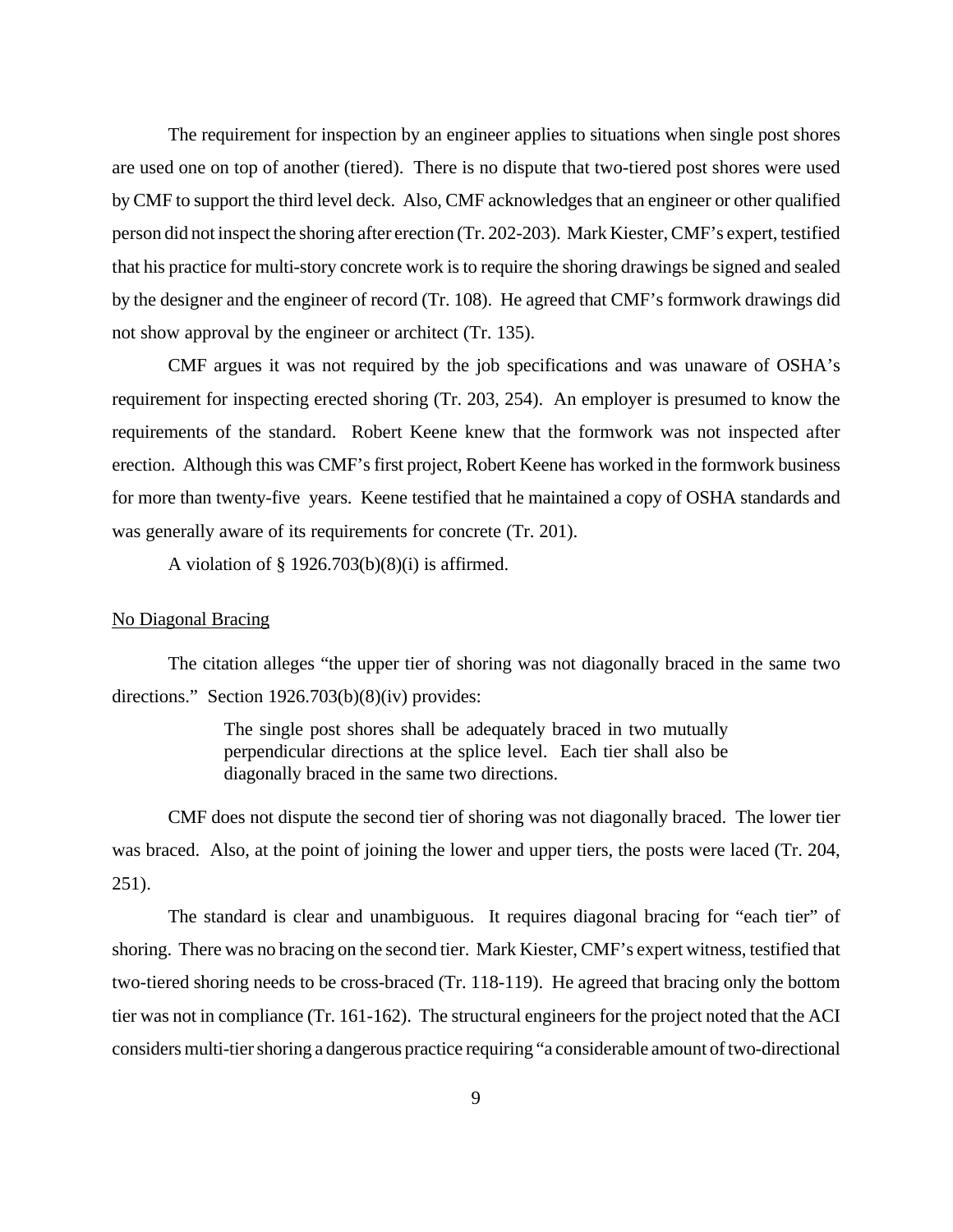bracing" to stabilize (Exh. C-4).

A violation of  $\S$  1926.703(b)(8)(ii) is affirmed.

### Serious Classification

In determining whether the violations are serious, the Secretary must show that CMF knew or should have known, with the exercise of reasonable diligence, of the presence of the violations and there was a substantial probability that death or serious physical harm could result from the condition.

The record establishes that CMF knew or should have known of the formwork requirements. CMF is in business to install formwork. Robert Keene was present at the jail project and supervised the formwork (Tr. 180). Although this was CMF's first project, Robert Keene has worked with his father in the formwork business for more than twenty-five years. He maintained a copy of the OSHA standards and was generally aware of the requirements for concrete construction (Tr. 201). Also, while working in his father's formwork company, he was inspected by OSHA (Tr. 229).

There is no question that failure to comply with the cited formwork standards could result in serious injury or death. There were twenty-two employees injured from the collapse on the third level decking. The deck was approximately 21 feet above the first floor. Therefore, the violations cited are properly classified as serious.

## Penalty Consideration

The Commission is the final arbiter of penalties in all contested cases. In determining an appropriate penalty, the Commission is required to consider the size of the employer's business, history of previous violations, the employer's good faith, and the gravity of the violation. Gravity is the principal factor to be considered.

CMF is a small company with less than twenty employees. Depending on the nature of the work, there were two to eight employees working on the jail project (Tr. 180). On the day of the accident, there were two employees on-site. CMF has no history of prior violations; this was CMF's first project (Tr. 41, 180). There is no evidence that CMF did not cooperate during the inspection or failed to take corrective action.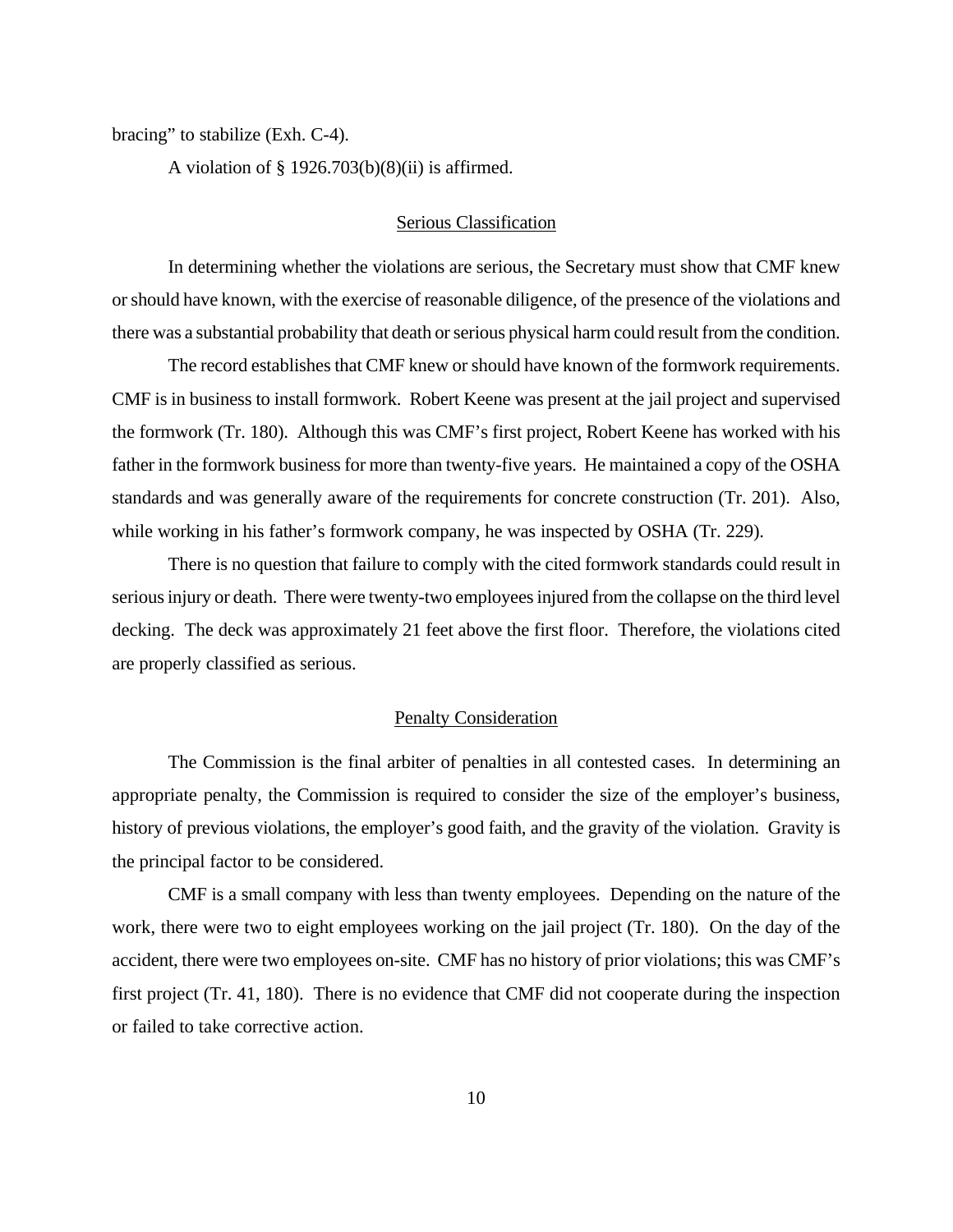A grouped penalty of \$1,000 is reasonable for violations of  $\S$ § 1926.703(a)(1) and 1926.703(a)(2). Robert Keene advised the project superintendent to layer the concrete pour throughout the third level deck to avoid overloading a portion of the deck. According to the ACI, layering is the preferred method of concrete pouring. The project superintendent ignored Keene's advice. Although the lack of cross-bracing and non-aligned horizontal lumber joined inside the Tcaps were not shown capable of supporting the anticipated loads, the method of concrete pour may have also contributed to the collapse. Also, the general contractor approved the shop drawings showing a single-tier system.

With regard to the violation of § 1926.703(b)(8)(i), a penalty of \$900 is reasonable. The drawings were approved by the general contractor.

A penalty of \$900 is also appropriate for a violation of § 1926.703(b)(8)(ii). The lower tier shoring was braced, and the connection points were laced. The height of the second tier was approximately 6 feet (Tr. 90).

# **FINDINGS OF FACT AND CONCLUSIONS OF LAW**

The foregoing decision constitutes the findings of fact and conclusions of law in accordance with Rule 52(a) of the Federal Rules of Civil Procedure.

### **ORDER**

Based upon the foregoing decision, it is ORDERED that Serious Citation No. 1 be disposed of as follows:

1. Item 1a, in violation of § 1926.703(a)(1), and item 1b, in violation of § 1926.703(a)(2), are affirmed and a grouped penalty of \$1,000 is assessed.